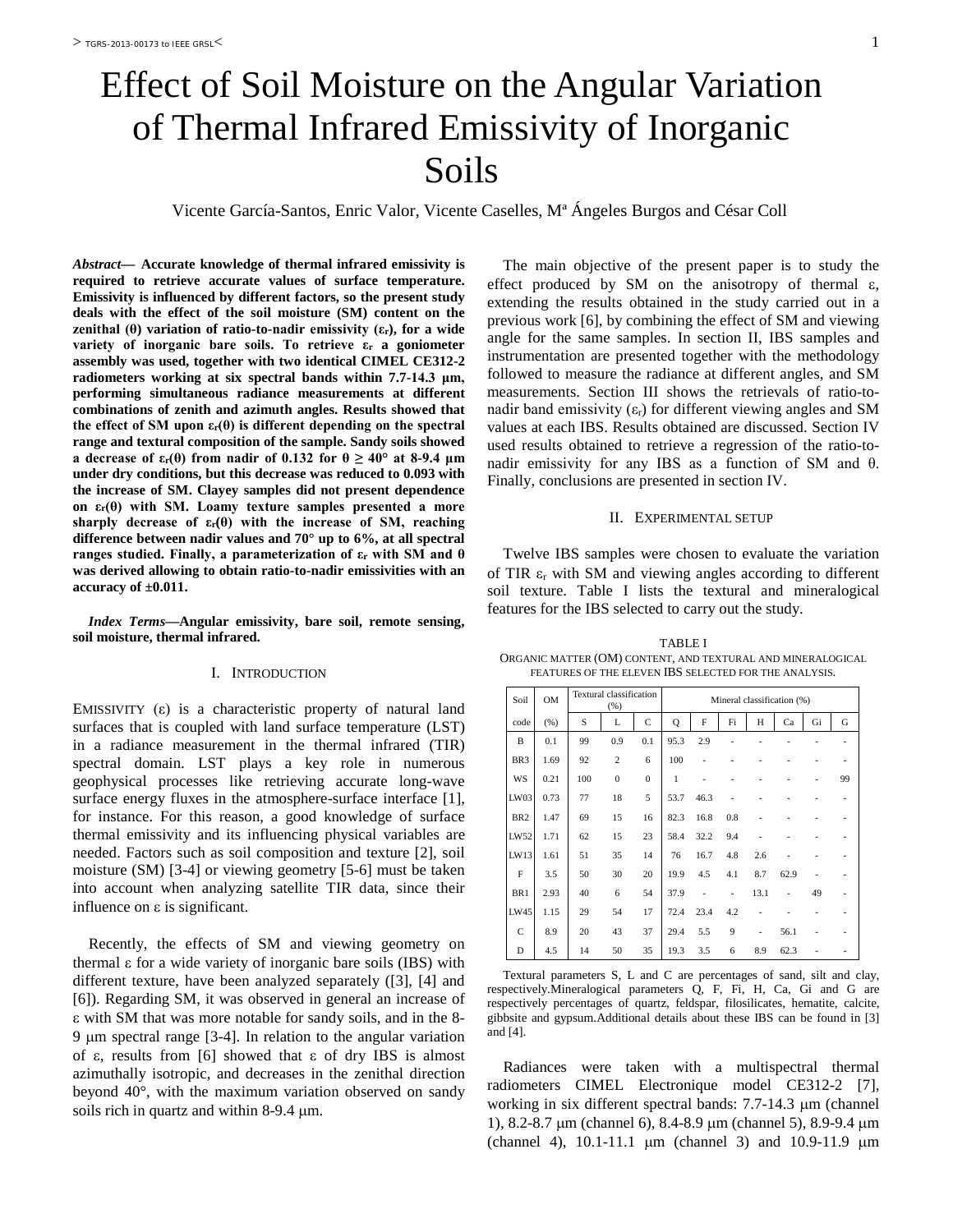(channel 2). with an uncertainty temperature of:  $\pm$  0.03 K,  $\pm$ 0.02 K,  $\pm$  0.03 K,  $\pm$  0.018 K,  $\pm$  0.03 K and  $\pm$  0.02 K, channels 1 to 6 respectively, obtained after comparison with temperatures from a reference blackbody whose values presented a maximum bias of -0.19 K with regard to a reference transfer radiometer [8]. Ratio-to-nadir was retrieved taking two simultaneous radiance measurements, one at nadir and another at an arbitrary angular configuration  $(θ, φ)$ , by means of equation:

$$
\varepsilon_{ri}(\theta,\varphi) = \frac{\varepsilon_i(\theta,\varphi)}{\varepsilon_i(0,0)} = \frac{L_i(\theta,\varphi) - L_i^{\downarrow}}{L_i(0,0) - L_i^{\downarrow}} \tag{1}
$$

where  $L_i^{\downarrow}$  is the spectral hemispherical downwelling radiance, measured by means of a gold diffuse reflectance panel ([6], [9]), which was placed inside the FOV of CE1 at 0°. The time interval between two consecutive panel measurements was less than 18 minutes. Given that Eq. (1) is the quotient between absolute emissivity from an angular configuration and nadir, a previous knowledge of absolute emissivity at nadir [4] allows estimation of the absolute value of emissivity in that specific angular configuration.



**Figure1. Experimental ensemble used in the study for two simultaneous measurements at nadir (CE1) and at viewing direction (θ,φ) (CE2).**

To retrieve  $\varepsilon_r$  values, radiance measurements over the sample were taken simultaneously using a goniometer in which the two CE312-2 radiometers were placed (see Figure 1), one at nadir (CE1), and the second one in a specific direction (θ,φ) (CE2). The latter radiometer could be moved along the arm of the goniometer varying the field of view over the sample, in order to measure the same area as the nadir radiometer. Radiance measurements were taken at different combinations of zenith and azimuth angles. Zenith angles were considered from  $\theta=10^{\circ}$  to  $\theta=70^{\circ}$  at intervals of 10°. For each zenith angle, the IBS emissivity was measured at three different azimuthal orientations turning the samples 120° each time, instead of turning the goniometer-radiometer system. Azimuthal rotation was repeated two more times for each zenith angle.

Each IBS samples was placed in a circular container 52 cm in diameter and 10 cm height (Fig.1) which had multiple holes

in its bottom, designed for allowing the water drainage. Moreover, a sieve was attached to the bottom (between holes and sample) to avoid the loss of the finest particles. Samples were flooded allowing filtration through the container and straightaway freely air dried.

Radiance measurement process started with a completely dry sample and they were performed at several times during the drying process, after saturation, so the ratio-to-nadir band emissivity could be measured at different SM levels. If soil cracks appeared during the drying process, they were removed when possible. The whole set of angular radiance measurements, for a given sample at a specific SM level, lasted 50 min. The sequence of soil saturation and drying was repeated one more time in order to check the validity and reproducibility of the results.

Volumetric SM content from moist IBS samples, was retrieved with a Delta-T SM200 sensor which has a calibration uncertainty of  $\pm 0.03$  m<sup>3</sup> $\cdot$ m<sup>-3</sup> according to the manufacturer. SM was measured puncturing the rods (5 cm long) of the SM200, at different points of the IBS surface. SM measurements were taken before and after each set of radiance measurements, in order to check possible spatial and temporal variations of SM in the sample. Standard deviation of all these SM measurements was always lower than  $\pm 0.03$  m<sup>3</sup>·m<sup>-3</sup>, assuring moisture homogeneity in the soil during the measurement process.

#### III. RESULTS AND DISCUSSIONS

The uncertainty in the ratio-to-nadir band emissivity,  $\delta \epsilon_{ri}$ (SM,θ,φ), associated to a specific angular direction (θ, φ) was chosen at the maximum of three values: (i) Average of the three values obtained for a single  $(θ, φ)$  configuration, which were calculated by applying error propagation to Eq. (1) with radiance uncertainties given by the radiometer calibration errors. (ii) Standard deviation of these three  $\varepsilon_{ri}$  values. (iii) Difference between maximum and minimum values of  $\varepsilon_{ri}$  at specific  $(\theta, \varphi)$ , divided by four. Results showed that 97% of δε<sub>ri</sub>(SM,θ, φ) ranged from  $\pm 0.001$  to  $\pm 0.010$ . The azimuthal dependence of  $\varepsilon_{ri}$  in all cases was less than the maximum emissivity error  $(\pm 0.010)$  as was the case in the previous work [6], concluding that  $\varepsilon_{ri}$  of an IBS can be retrieved, regardless the  $\varphi$  angle, with a maximum uncertainty of  $\pm 0.010$ , for a specific  $\theta$  and SM content. The emissivity variation was more significant in terms of zenith angle and SM content. Figure 2 show the ratio-to-nadir emissivity variation with SM for different zenith angles, at channels  $1$  (7.7-14.3  $\mu$ m), 3 (10.1-11.1 μm) and 5 (8.4-8.9 μm) of CE312-2, and for the samples: B (representative of sandy samples BR3, WS and LW03), F (representative of loamy textures samples BR2, LW13, D and C), BR1 and LW45 (as unique clayey and sitly samples, respectively), to summarize the observed behavior in all samples (the complete set of measurements can be obtained from the authors upon request). Conclusions driven from channel 3 data can be extended to channel 2 (10.9-11.9 μm), and from band 5 to channels 4 (8.9-9.4  $\mu$ m) and 6 (8.2-8.7 μm).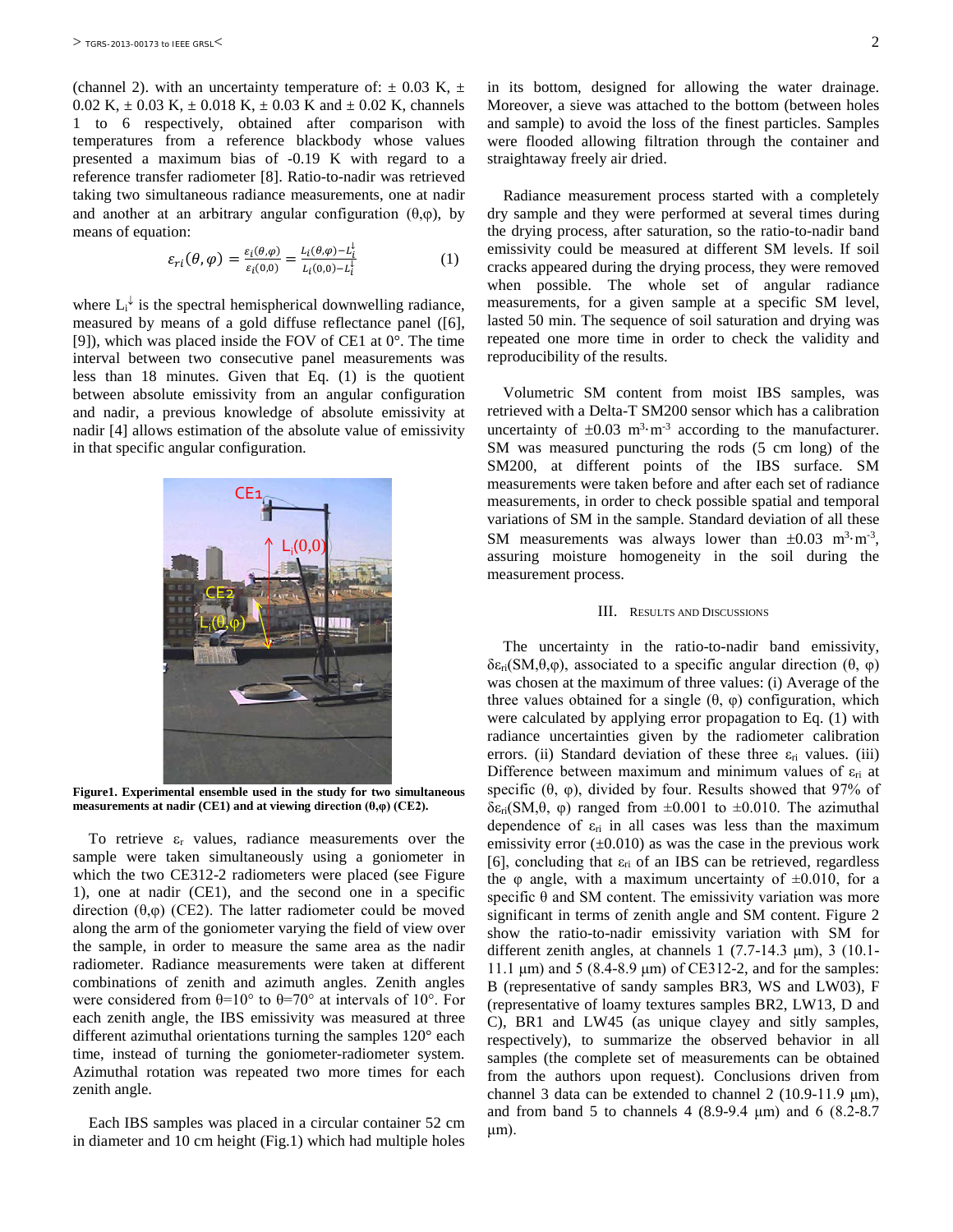

**Figure 2. Angular variation of** ε**r(θ), for θ=10°-70° at 10° intervals, for soil samples B, BR1, LW45 and F, as function of SM content for spectral**  channels 1, 3 and 5 of CE312-2. Uncertainty associated to  $\varepsilon_r(\theta)$  is the standard deviation of 9 measurements (3 repetitions at a specific  $(\theta,\varphi)$ ) **configuration x 3 different** ϕ **angles). Label of top left-corner graph can be applied to the rest.**

Results show that angular effect of SM on  $\varepsilon_{ri}(\theta)$  exhibits different behavior as a function of the spectral range and textural composition of the sample. Sandy soils show significant decreases of  $\varepsilon_{ri}(SM,\theta)$  at 8-9.4 μm for  $\theta \geq 30^{\circ}$ , independently on SM. Under dry conditions,  $\varepsilon_{ri}(SM, \theta)$ presents maximum decreases for sandy soils from nadir ranging between 0.021 (at  $\theta = 30^{\circ}$ ) to 0.132 (at  $\theta = 70^{\circ}$ ), for sample B at SM=0.04 m<sup>3</sup>·m<sup>-3</sup>.  $\varepsilon_{ri}(SM, \theta)$  of sandy soils decrease from nadir in a less notable way under wet conditions, but it is still significant for  $\theta \geq 30^{\circ}$ , ranging between 0.019 (at  $\theta$ =30°) to 0.093 (at  $\theta$ =70°), for sample B at  $SM=0.28$  m<sup>3</sup>·m<sup>-3</sup>. It is possible that increasing soil water content results in a decrease of the spectral contrast of emissivity, because water is strongly absorbing in the region of the quartz reststrahlen bands [2], thus reducing the effect of quartz. Sample WS presents abundant content of gypsum (99%), which has a weak absorption in the spectral region 8-9 μm [10], so it is expected that water content acts with gypsum similarly than with quartz at the reststrahlen bands. The decrease of  $ε<sub>ri</sub>$  with θ remains constant at spectral range 10-12 μm, regardless of water content in the soil, being significant only for  $\theta \ge 60^{\circ}$ . As shown by [6], this decrease has an average value of 0.012 at  $\theta$ =60°, and 0.019 at  $\theta$ =70°. Finally,  $\varepsilon_{ri}$  of sandy soils (B, WS, BR3 and LW03) at broad spectral range 7.7-14.3 μm also shows constant decrease with θ independently on SM, but at this spectral range  $\varepsilon_{ri}$  decreases significantly for  $\theta \ge 50^{\circ}$ , with an average decrease of 0.012 for θ=50°, 0.019 (θ=60°) and 0.029 (θ=70°).

Clayey IBS BR1 shows a decrease of  $\varepsilon_r$  with  $\theta$  nearly independent on both SM and the spectral ranges studied, being significant for  $\theta \ge 50^{\circ}$ , with a maximum decrease of  $\varepsilon_r$  (under dry conditions) of 0.013 for  $\theta$ =50°, 0.014 ( $\theta$ =60°) and 0.016  $(\theta=70^{\circ})$ .

Soil LW45 shows a similar behavior on  $\varepsilon_{ri}$ (SM, $\theta$ ) as sandy soils, probably because the presence of high quartz content in its sand percentage. At 8-9.4 μm and under dry conditions, significant decrease of  $\varepsilon_{ri}(SM,\theta)$  from nadir, begins at  $\theta=40^{\circ}$ ranging from  $0.011(\theta=40^\circ)$  to  $0.059$  ( $\theta=70^\circ$ ). For high SM values, decrease of  $\varepsilon_{ri}(SM,\theta)$  from nadir is significant for  $\theta \ge$ 50°, ranging between 0.011 (θ=50°) and 0.036 (θ=70°). At spectral ranges 10-12 μm and 7.7-14.3 μm, decrease of  $\varepsilon_{ri}$ from nadir is independent on SM content, reaching significant differences of 0.014 and 0.017 (at  $\theta$ =60°) and 0.023 and 0.028 (at  $\theta$ =70°), respectively.

For the rest IBS samples with loamy textures (BR2, LW13, F, D and C), the observed behavior is opposite to that of sandy soils,  $\varepsilon_{ri}$  decreases with  $\theta$  more sharply with the increase of water content. In [6] showed that emissivity decrease of these soils, when they are completely dry, is moderate (less than 3% at  $\theta$ =70°) at all six spectral ranges studied. Our results agreed with those of [6] under dry conditions, but the decrease of  $\varepsilon_{ri}$ with  $\theta$  is more notable with the increase of SM, being significant at all spectral ranges for  $\theta \ge 50^{\circ}$ .  $\varepsilon_{ri}$  has an average decrease respect to nadir of 0.013 ( $\theta$ =50°), 0.020( $\theta$ =60°) and 0.035 ( $\theta$ =70°), at all spectral ranges studied when IBS is saturated.

It is known that emissivity of water decreases with θ more than 7% from its nadir value [11]. Given the presence of OM content in those IBSs, which is the principal storage of plant available water due to the high percentage of water-stable aggregates, water content retained by these samples is usually greater than for sandy soils, so angular behavior of water emissivity probably influenced the decrease of  $\varepsilon_{ri}$  with  $\theta$  for high SM contents at spectral ranges 8-9.4 μm, 10-12 μm and broadband range 7.7-14.3 μm.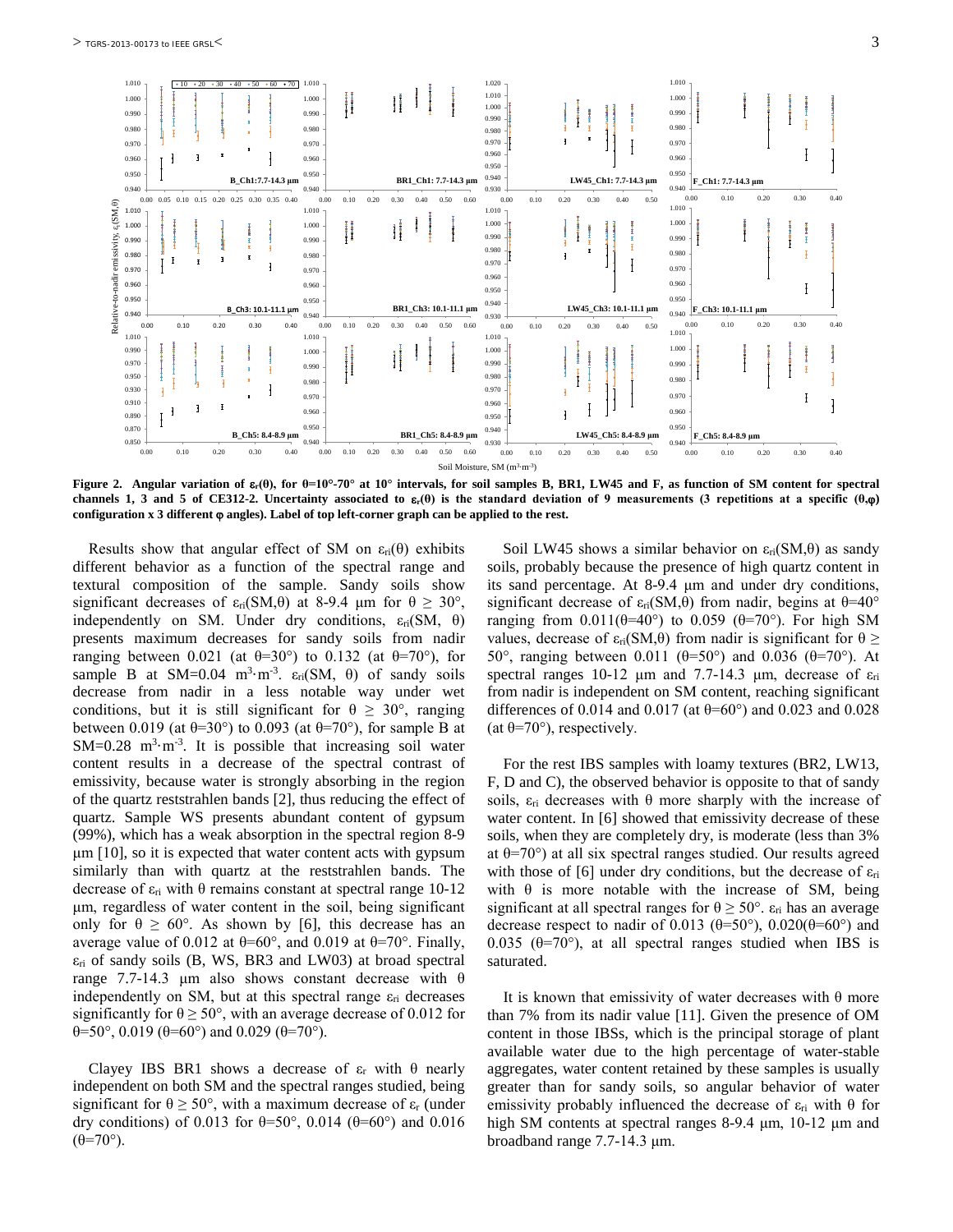**TABLE II COEFFICIENTS P0-P4 OF POLYNOMIALS (3) AND (4) AT ALL SIX SPECTRAL CHANNELS. R2 AND RMSE ARE ALSO INCLUDED**

|                | a                  | $b(m^3m^3)^{-1}$ | c                   | $d (m^3m^3)^{-2}$ | $e(m^3m^3)^{-1}$   | f            | a                   | $b(m^3m^3)^{-1}$ | c            | $d (m^3m^3)^{-2}$   | $e (m^3 m^3)^{-1}$  | f             |  |  |
|----------------|--------------------|------------------|---------------------|-------------------|--------------------|--------------|---------------------|------------------|--------------|---------------------|---------------------|---------------|--|--|
|                | CH 1: 7.7-14.3 μm  |                  |                     |                   |                    |              |                     | CH 4: 8.9-9.4 μm |              |                     |                     |               |  |  |
| $p_0$          | 0.998              | $-0.003$         | $16.10-5$           | $-0.03$           | 0.0006             | $-9.10-6$    | 1.001               | $-0.04$          | 0.0003       | 0.03                | 0.03                | $-1.10-5$     |  |  |
| P <sub>1</sub> | $2.10 - 5$         | $-0.0002$        | $-10.10-5$          | 0.0004            | $-0.0006$          | $4.10 - 6$   | $3.10 - 5$          | $-0.0011$        | $14.10^{-8}$ | 0.0019              | 0.0019              | $-2.10^{-7}$  |  |  |
| $p_{2}$        | $-0.0007$          | 0.003            | $6.10 - 5$          | $-0.003$          | $-6.10^{-5}$       | $-7.10-7$    | $-0.0008$           | 0.005            | $4.10 - 5$   | $-0.004$            | $-13 \cdot 10^{-5}$ | $-2.10^{-8}$  |  |  |
| p <sub>3</sub> | $-3.10-6$          | $3.10 - 5$       | $12.10^{-7}$        | $-6.10-5$         | $17.10 - 6$        | $-7.10-8$    | $-410-6$            | $6.10 - 5$       | $-17.10-8$   | $-10.10-5$          | $-5.10^{-7}$        | $8.10 - 9$    |  |  |
| $p_4$          | $15.10 - 5$        | $-7.10-5$        | $-11-10-7$          | $9.10 - 5$        | $6.10 - 7$         | $16.10-9$    | $-16.10-6$          | $-9.10-5$        | $-8.10-7$    | $9.6 \cdot 10^{-5}$ | $2.10 - 6$          | $5.10 - 10$   |  |  |
| R <sup>2</sup> | 0.85               | 0.89             | 0.77                | 0.72              | 0.90               | 0.79         | 0.97                | 0.97             | 0.76         | 0.94                | 0.97                | 0.93          |  |  |
| <b>RMSE</b>    | 0.004              | 0.018            | 0.0003              | 0.04              | 0.0004             | $4.10 - 6$   | 0.002               | 0.018            | 0.0003       | 0.04                | 0.0004              | $4.10 - 6$    |  |  |
|                | CH 2: 10.9-11.9 μm |                  |                     |                   |                    |              |                     | CH 5: 8.4-8.9 μm |              |                     |                     |               |  |  |
| P <sub>0</sub> | 0.998              | $-0.008$         | $13 \cdot 10^{-5}$  | 0.009             | $16.10^{-5}$       | $-5.10^{-6}$ | 0.996               | 0.010            | 0.0003       | $-0.12$             | 0.0016              | $-14.10-6$    |  |  |
| $P_1$          | 0.003              | 0.006            | $-11 \cdot 10^{-5}$ | $-0.03$           | $-0.0003$          | $13.10^{-7}$ | $5.10 - 5$          | $-0.0011$        | $4.10^{-7}$  | 0.002               | $1.2 \cdot 10^{-5}$ | $-16.10-8$    |  |  |
| P <sub>2</sub> | $-0.0013$          | 0.005            | $6.10 - 5$          | $-0.004$          | $-6.10^{-5}$       | $-7.10-7$    | $-0.0006$           | 0.003            | $4.10 - 5$   | 0.0016              | $-17.10-5$          | $2.10 - 7$    |  |  |
| $P_3$          | $-5.10^{-5}$       | $-0.0003$        | $12.10^{-7}$        | 0.0011            | $11 \cdot 10^{-6}$ | $-11.10-9$   | $-4.10^{-6}$        | $5.10 - 5$       | $-3.10^{-7}$ | $-9.10-5$           | $17.10^{-7}$        | $7.10 - 9$    |  |  |
| $p_4$          | $2.10 - 5$         | $-7.10-5$        | $-12.10-7$          | $4.10 - 5$        | $7.10 - 7$         | $13.10-9$    | $13.10^{-6}$        | $-6.10-5$        | $-7.10 - 7$  | $3.10 - 5$          | $2.10 - 6$          | $-3.10^{-9}$  |  |  |
| $\mathbb{R}^2$ | 0.99               | 0.95             | 0.81                | 0.76              | 0.82               | 0.79         | 0.95                | 0.92             | 0.79         | 0.83                | 0.97                | 0.95          |  |  |
| <b>RMSE</b>    | 0.0011             | 0.012            | 0.0002              | 0.04              | 0.0004             | $3.10 - 6$   | 0.0019              | 0.02             | 0.0002       | 0.05                | 0.0004              | $4.10 - 6$    |  |  |
|                | CH 3: 10.1-11.1 µm |                  |                     |                   |                    |              |                     | CH 6: 8.2-8.7 µm |              |                     |                     |               |  |  |
| $p_0$          | 0.999              | $-0.017$         | 0.00011             | 0.018             | 0.0003             | $-6.10^{-6}$ | 0.992               | 0.066            | $8.10 - 5$   | $-0.32$             | 0.0024              | $-17.10^{-6}$ |  |  |
| $P_1$          | 0.0012             | 0.015            | $-3.10-5$           | $-0.04$           | $-0.0006$          | $19.10^{-7}$ | $9.5 \cdot 10^{-5}$ | $-0.0017$        | $3.10 - 6$   | 0.004               | $3.10 - 6$          | $-13.10-8$    |  |  |
| $p_{2}$        | $-0.0012$          | 0.005            | $6.10 - 5$          | $-0.004$          | $-6.10^{-5}$       | $-7.10-7$    | $-0.0003$           | $-0.0006$        | $4.10 - 5$   | 0.011               | $-0.0002$           | $4.10 - 7$    |  |  |
| p <sub>3</sub> | $-6.10^{-6}$       | $-0.0005$        | $-4.10-7$           | 0.0013            | $18.10^{-6}$       | $-3.10^{-8}$ | $-7.10-6$           | $8.10 - 5$       | $-4.10-7$    | $-0.0002$           | $6.10^{-7}$         | $6.10 - 9$    |  |  |
| $p_4$          | $2.10 - 5$         | $-6.10-5$        | $-10.10^{-7}$       | $3.10 - 5$        | $6.10^{-7}$        | $14.10^{-9}$ | $9.10 - 6$          | $-3.10-5$        | $-6.10^{-7}$ | $-4.10-5$           | $2.10 - 6$          | $-5.10^{-9}$  |  |  |
| R <sup>2</sup> | 0.97               | 0.96             | 0.74                | 0.83              | 0.87               | 0.73         | 0.99                | 0.98             | 0.84         | 0.99                | 0.98                | 0.94          |  |  |
| <b>RMSE</b>    | 0.0017             | 0.011            | 0.0003              | 0.03              | 0.0004             | $4.10 - 6$   | 0.0003              | 0.012            | 0.0002       | 0.02                | 0.0004              | $4.10 - 6$    |  |  |

#### IV. PARAMETERIZATION OF  $\varepsilon_r(SM,\theta)$

A parameterization of  $\varepsilon_{ri}$  varying simultaneously with SM and  $\theta$  was derived from all measurements. It was decided to split the number of IBS samples in two groups, first group was composed by seven samples (WS, B, F, LW45, C, D and BR1) representing full ranges of textural and mineralogical parameters, as well as OM. Rest IBS samples (BR3, LW03, BR2, LW13 and LW52) were used to validate the parameterization model obtained from first group.

The model that best fits the measurements is:

$$
\varepsilon_{ri}(SM,\theta) = a_i + b_i SM + c_i \theta + d_i SM^2 + e_i SM\theta + f_i \theta^2 (2)
$$

where variance of coefficients  $a_i - f_i$  in (2) were evaluated, using statistical factor analysis [12], for all data available in Table I following the procedure used in [6], full details can be found in that work.

The coefficients  $a_i$  -  $f_i$  are dependent on clay and quartz content at the spectral range 8-9.4 µm (CE 312-2 channels 4, 5 and 6) by means of the equation:

$$
a - f_{8-9.4 \,\mu m}(C,Q) = p_0 + p_1 Q + p_2 C + p_3 C Q + p_4 C^2
$$
 (3)

where  $p_0$ - $p_5$  are coefficients of the polynomial given in equation (3), whose values can be found in Table II, C and Q are the percentages of clay and quartz, respectively.

Coefficients *ai* - *fi* at spectral range 10-12 µm (CE312-2 channels 2 and 3) were found to be dependent on clay and OM content, following:

$$
a - f_{10-12 \mu m}(C, OM) = p_0 + p_1 OM + p_2 C + p_3 COM + p_4 C^2
$$
\n(4)

For the broad range 7.7-14.3 µm (CE312-2 channel 1), coefficients *a*, *b* and *d* were dependent on clay and quartz contents, following equation (3), while coefficients *c*, *e* and *f* showed dependence on clay and OM, following Eq. (4). Table II summarizes values for coefficients  $p_0$ - $p_5$  of (3) and (4) at all six spectral ranges; statistics  $R^2$  and RMSE are also included.

Figure 3 shows the comparison between the observed  $\varepsilon_{ri}(SM, \theta)$  values measured for the IBS samples BR3, LW03, BR2, LW13 and LW5 and those values modeled for the same samples using expressions (2), (3) and (4) at the three considered spectral ranges (see section III) Comparison was made for  $\theta \geq 30^{\circ}$ , since at this zenith angle are observed decreasing of  $\varepsilon_{ri}$  from nadir greater than 0.01. Results showed  $R<sup>2</sup>$  ranging between 0.65 and 0.84 and RMSE ranges between  $\pm 0.005$  and  $\pm 0.011$ .



**Figure 3. Validation of model represented by Eq. (2), comparing** ε**ri values measured for samples samples BR3, LW03, BR2, LW13 and LW5 with those calculated from the model, at three spectral ranges. R2 , RMSE and BIAS values of the regression are also included in each plot.**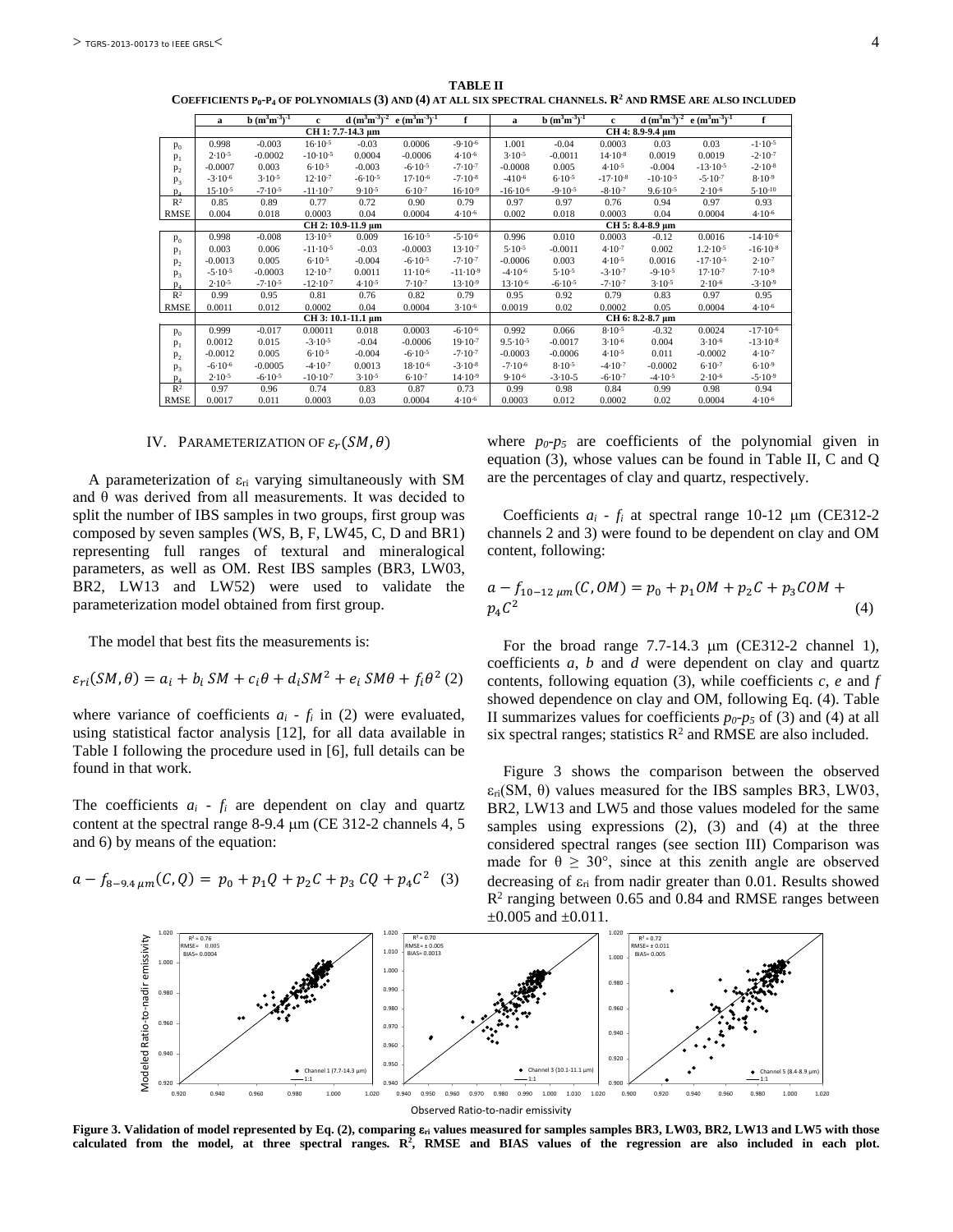Estimation of clay, OM and quartz contents needed for equations (2)-(4) from remote sensing data was discussed in the works  $[3]$ ,  $[4]$ , and  $[6]$ , based on results of  $[13]$ ,  $[14]$  and [15]. Another possibility is the previous knowledge of clay, quartz and OM contents from ancillary data. In these cases the parameterizations given in expressions (2), (3) and (4), depending on spectral channel, could be applied to classification-based emissivity mapping, such as the one used in MODIS [16], SEVIRI [17], or more recently AATSR data [18], in order to refine their algorithms. In relation to the SM estimations for equation (2), they could be obtained from recent sensors such as the Microwave Imaging Radiometer by Aperture Synthesis (MIRAS) aboard the Soil Moisture and Ocean Salinity (SMOS) mission [19], or the Advanced Microwave Scanning Radiometer (AMSR-E) on board the EOS-Aqua platform [20], with spatial resolutions of 40 km (SMOS) and 56 km (AMSR-E), and expected accuracies of  $\pm 0.04$  m<sup>3</sup> $\cdot$ m<sup>-3</sup>.conclusions

## V. CONCLUSIONS

Angular effects of emissivity under controlled SM contents were assessed for a wide variety of IBS according their textural classification. Ratio-to-nadir emissivity values were retrieved taking two simultaneous radiance measurements, one at nadir and another one at an angular direction  $(\theta,\varphi)$ , with a maximum uncertainty of  $\pm 0.01$ . Results showed that the effect of SM on  $\varepsilon_{ri}(SM,\theta)$  exhibits three different behaviors as a function of the spectral range and textural composition of the sample. So, for sandy soils (B, BR3, WS and LW03) and the silty soil LW45,  $\varepsilon_{ri}$  decreases significantly with  $\theta$  under dry conditions reaching differences up to 0.132 (sample B,  $\theta$ =70°) from nadir values, but decreasing of  $\varepsilon_{ri}(SM,\theta)$  with zenith angle is less notable when SM increases. It could be explained with the increase of water content in the soil, which results in a decrease of the spectral contrast of emissivity, because water is strongly absorbing in the region of the quartz retstrahlen bands. It is expected that water content interacts with gypsum (sample WS) similarly as quartz at reststrahlen bands. At spectral ranges 7.7-14.3 µm and 10-12 µm, decrease of  $\varepsilon_{ri}(SM,\theta)$  with zenith angle for sandy soils is significant for  $\theta$  $\geq$  50°; however it is independent on water content. Clayey IBS showed an almost constant fall of  $\varepsilon_r$  with  $\theta$  at all spectral ranges studied, regardless the SM content, being the decreases of ε<sup>r</sup> with θ significant for observation angles greater than 50°. Finally loamy IBS samples presented an opposite behavior to that of sandy soils,  $ε$ <sub>ri</sub> decreasing with θ more sharply with the increase of SM at all six spectral ranges studied and reaching differences from 0.011 for dry soils to 0.035 under saturated conditions.

In summary, the effect of SM on  $\varepsilon_{ri}(SM,\theta)$  reduces its angular contrast under dry conditions up to 0.07 when sandy soil is saturated (because sandy soils are very poor water retainers) and counteracting the quartz and gypsum reststrahlen effects at 8-9.4 μm. On the other hand, SM makes the decrease of  $ε_{ri}(SM,θ)$  with θ more noticeable for loamy soils (which are very good water retainers due the presence of OM) because the decrease of water emissivity with

Finally, a parameterization of  $ε$ <sub>r</sub> with SM and  $θ$  was obtained allowing to obtain  $\varepsilon_r$  with a maximum accuracy of ±0.011, by means of a quadratic-polynomial whose coefficients are dependent on percentages of clay and quartz and OM content at spectral range 8-9.4 µm, 10-12 µm and 7.7-14.3 µm.

#### **REFERENCES**

- [1] J. M Sánchez, V. Caselles, R. Niclos, C. Coll and W.P. Kustas, "Estimating energy balance fluxes above a boreal forest from radiometric temperature observations", *Agr. Forest Meteorol.*, vol. 149, no. 6- 7, pp. 1037-1049, 2009, doi: 10.1016/j.agrformet.2008.12.009.
- [2] J. W. Salisbury and D. M. D'Aria, "Infrared (8–14 mm) remote sensing of soil particle size", *Remote Sens. Environ.*, vol. 42, pp. 157–165, 1992.
- [3] M. Mira, E. Valor R. Boluda, V. Caselles, and C. Coll, "Influence of soil water content on the thermal infrared emissivity of bare soils: Implication for land surface temperature determination", *J. Geophys. Res.*, vol. 112, F04003, 2007, doi:10.1029/2007JF000749.
- [4] M. Mira, E. Valor, V. Caselles, E. Rubio, C. Coll, J. M. Galve, R. Niclos, J.M. Sánchez, and R. Boluda, "Soil Moisture Effect on Thermal Infrared (8–13-μm) Emissivity", *IEEE Trans. Geosci. Remote Sens.*, vol. 48, no. 5, pp. 2251-2260, 2010, doi:10.1109/TGRS.2009.2039143.
- [5] J. Labed and M. P. Stoll (1991), "Angular variation of land surface spectral emissivity in the thermal infrared: laboratory investigations on bare soils". *Int. J. Remote Sens.*, vol. 12, pp. 2299–2310, doi:10.1080/01431169108955259.
- [6] V. García-Santos, E. Valor, V. Caselles, M.A. Burgos and C. Coll, "On the angular variation of thermal infrared emissivity of inorganic soils", *J. Geophys. Res.*, vol. 117 (D19116), 2012, doi:10.1029/2012JD017931.
- [7] G. Brogniez, C. Pietras, M. Legrand, P. Dubuisson, and M. Haeffelin, "A high-accuracy multiwavelength radiometer for in situ measurements in the thermal infrared. Part II: Behavior in field experiments", *J. Atmos. Ocean Technol.*, vol. 20, no. 7, pp. 1023– 1033, 2003.
- [8] E. Theocharous, and N. P. Fox, "CEOS comparison of IR brightness temperature measurements in support of satellite validation. Part II: Laboratory comparison of the brightness temperature of blackbodies", NPL REPORT OP4, Teddington, UK: National Physical Laboratory, ISSN: 1754-2944, 2010.
- [9] V. García-Santos, E. Valor, V. Caselles, M. Mira, J. M. Galve and C. Coll, "Evaluation of different methods to retrieve the hemispherical downwelling irradiance in the thermal infrared region for field